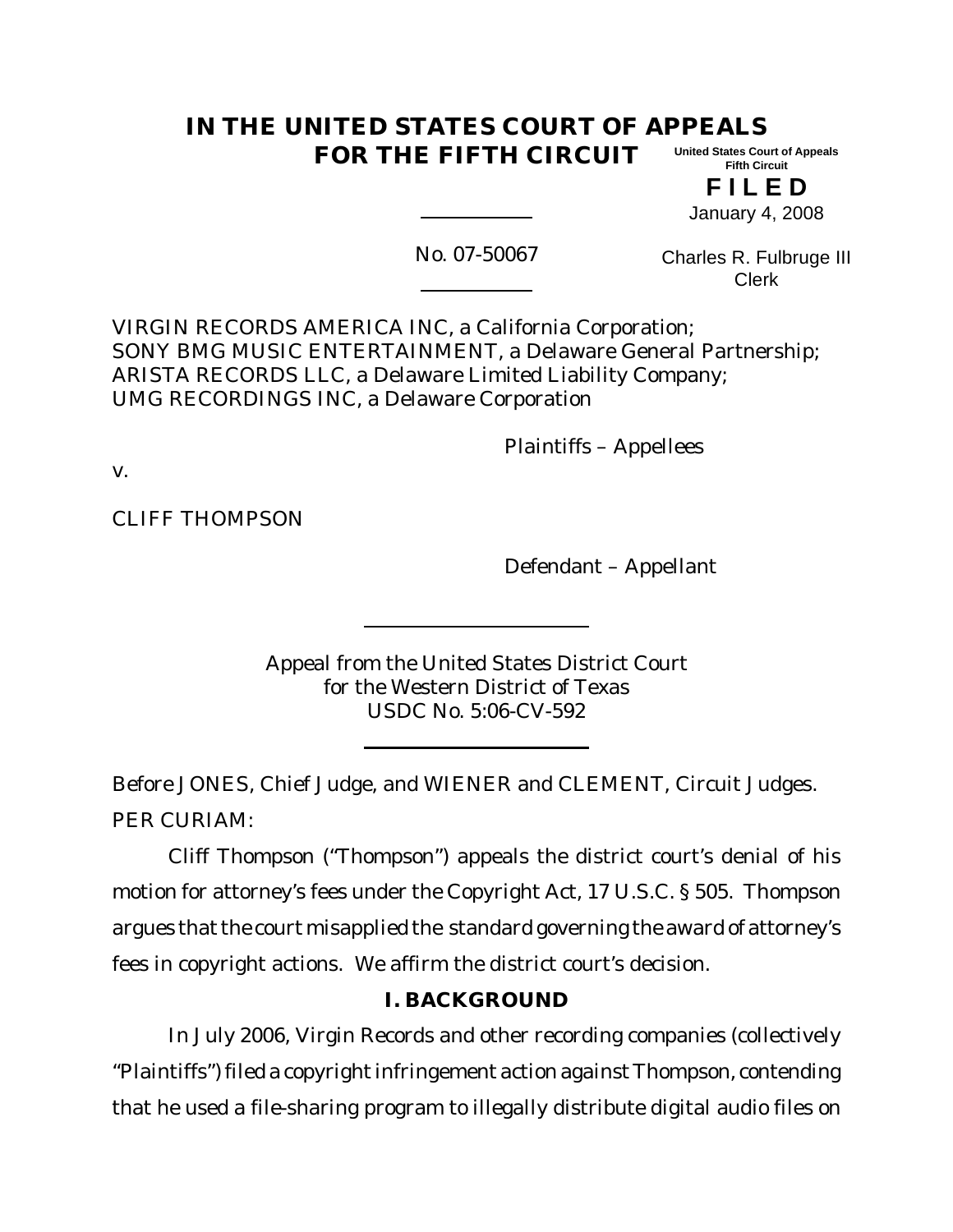which Plaintiffs held copyrights. Before filing this action, Plaintiffs learned that an Internet user named "gigette@KaZaA" was openly distributing hundreds of digital audio files using a file-sharing program. Plaintiffs traced the infringer to an Internet Protocol ("IP") address and eventually to an Internet account registered to Thompson.

Once Thompson was identified, Plaintiffs attempted to contact him to resolve the matter for six months before finally filing suit. In January 2006, Plaintiffs sent Thompson a letter informing him that they intended to file a lawsuit against him "shortly" for copyright infringement. The letter stated that Plaintiffs had gathered evidence that Thompson had infringed their copyrights and asked him to contact them if he had "an interest in discussing this matter, including settlement." Thompson did not respond to the letter. In succeeding months, Plaintiffs attempted to contact Thompson by phone and email. Although Thompson denies receiving these voice messages or emails, it is undisputed that he received Plaintiffs' initial letter.

In August, Thompson filed an answer and a counterclaim requesting attorney's fees that accused Plaintiffs of engaging in "sue first, talk later" litigation. Plaintiffs moved to dismiss the counterclaim on September 5, 2006. Two days later, Thompson disclosed in his response to this motion that "if anyone downloaded the songs in question it probably would be [my] adult daughter." Thompson did not, however, tell Plaintiffs his daughter's name. Thompson's disclosure came more than eight months after Plaintiffs initially wrote to him.

Through their own efforts, Plaintiffs identified Thompson's adult daughter as Brigette Thompson. On October 6, Thompson's counsel confirmed that Ms. Thompson was the direct infringer who used Thompson's Internet account.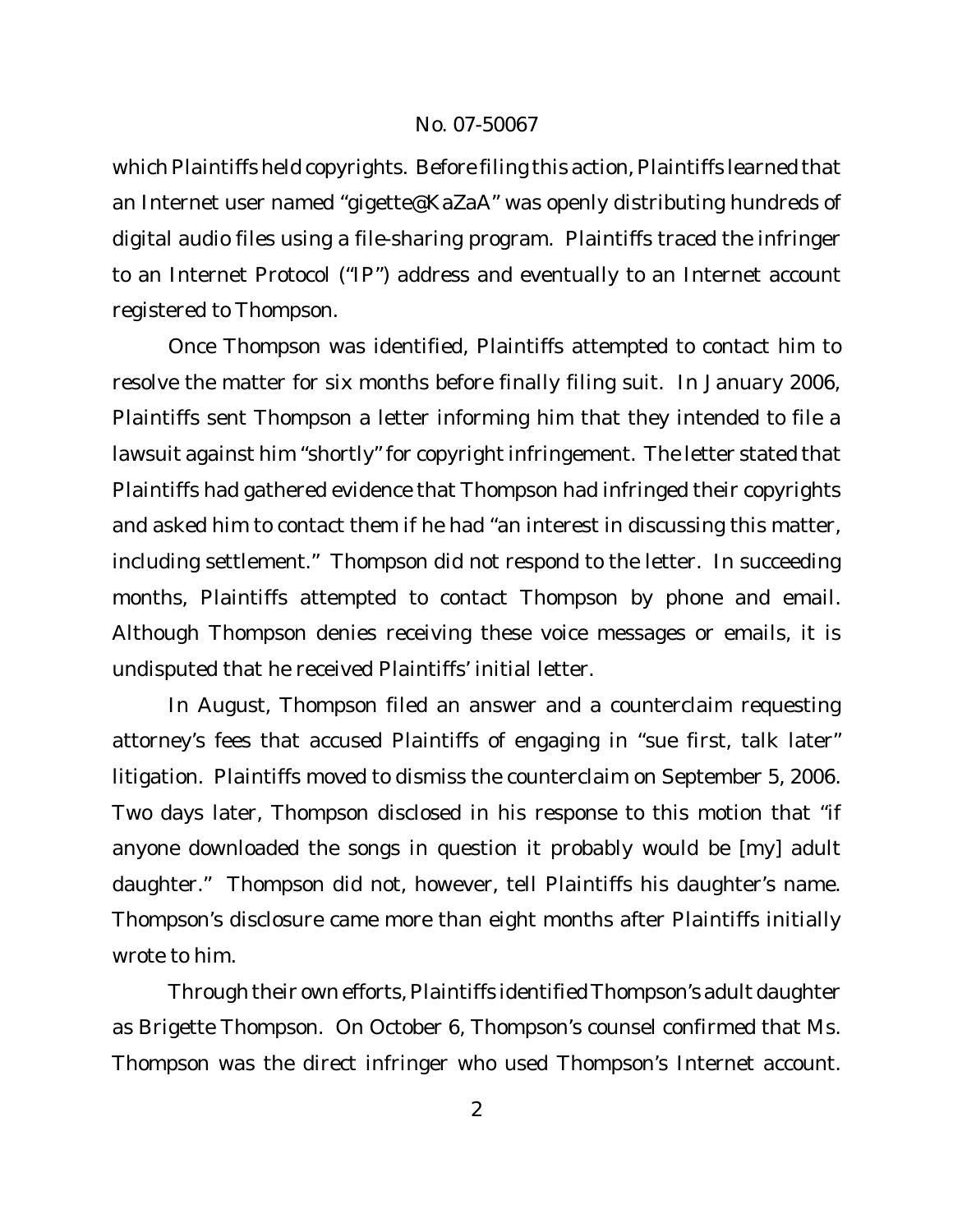When the Plaintiffs moved to dismiss their case, Thompson reiterated his demand for attorney's fees. The district court granted the former motion and denied the latter, and Thompson appealed.

# **II. STANDARD OF REVIEW**

This court reviews a district court's refusal to award attorney's fees in a copyright infringement case for an abuse of discretion. *Positive Black Talk Inc. v. Cash Money Records, Inc.*, 394 F.3d 357, 380 (5th Cir. 2004). "A trial court abuses its discretion in awarding or refusing to award attorney's fees when its ruling is based on an erroneous view of the law or a clearly erroneous assessment of the evidence." *Id*.

# **III. DISCUSSION**

The Copyright Act authorizes a court to award reasonable attorney's fees to the prevailing party in a suit under the Act. *See* 17 U.S.C. § 505 ("In any civil action under this title, the court in its discretion may allow the recovery of full costs by or against any party other than the United States or an officer thereof. Except as otherwise provided by this title, the court may also award a reasonable attorney's fee to the prevailing party as part of the costs."). In *Fogerty v. Fantasy, Inc*., 510 U.S. 517, 534–35 (1994), the Supreme Court held that attorney's fees should be awarded evenhandedly to both prevailing plaintiffs and defendants in copyright actions. As the district court recognized, an award of attorney's fees to the prevailing party in a copyright action is "the rule rather than the exception and should be awarded routinely." *Positive Black Talk*, 394 F.3d at 380 (quoting *McGaughey v. Twentieth Century Fox Film Corp.*, 12 F.3d 62, 65 (5th Cir.1994)).

Nevertheless, recovery of attorney's fees is not automatic. *See Fogerty,* 510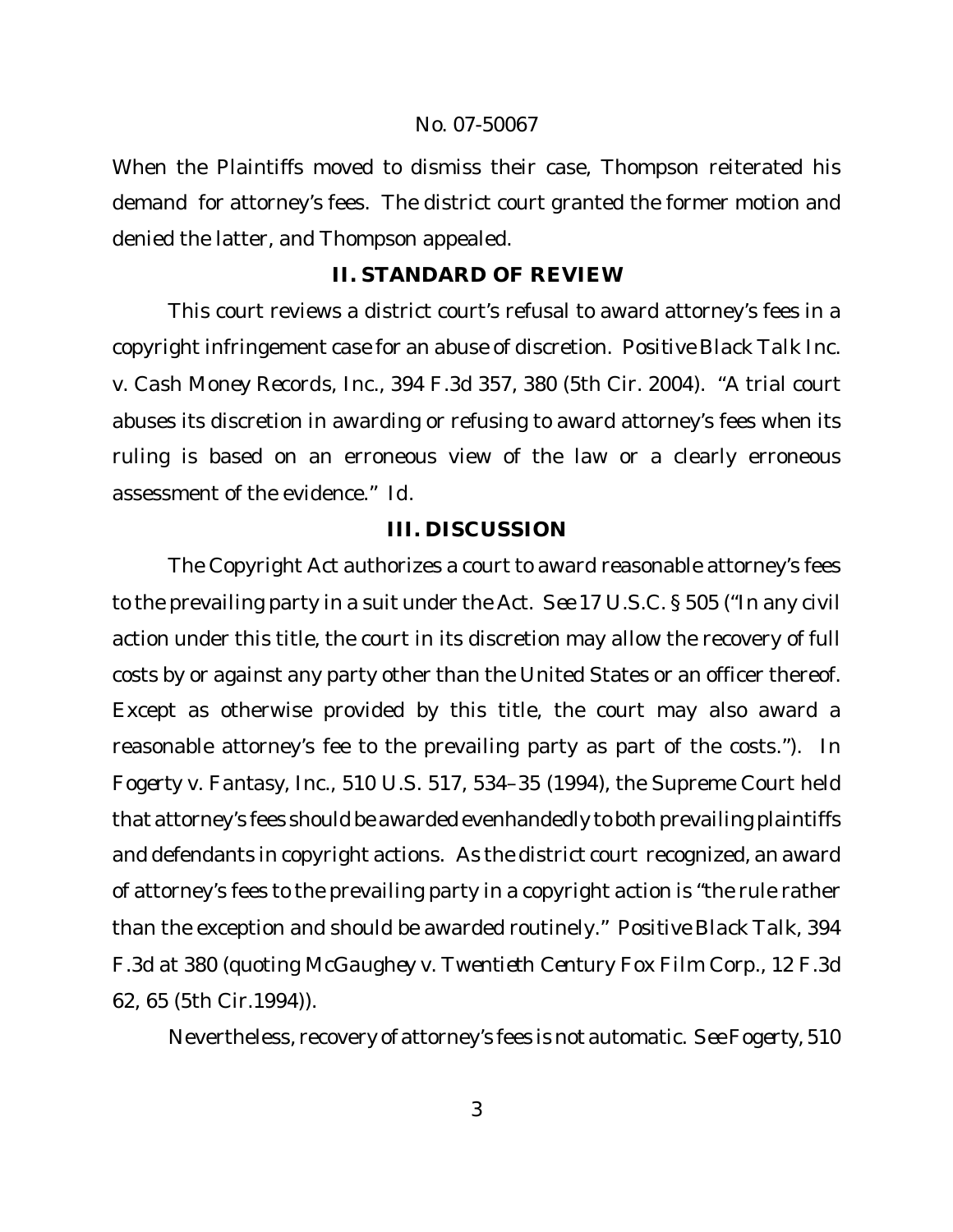U.S. at 534; *Creations Unlimited, Inc. v. McCain*, 112 F.3d 814, 817 (5th Cir. 1997) (noting that the Supreme Court "repudiated the 'British Rule' for automatic recovery of attorney's fees by the prevailing party" and holding that the district court did not abuse its discretion in denying fees). "[A]ttorney's fees are to be awarded to prevailing parties only as a matter of the court's discretion." *Fogerty,* 510 U.S. at 534*.* The Supreme Court listed several non-exclusive factors that a court may consider in exercising its discretion:"frivolousness, motivation, objective unreasonableness (both in the factual and in the legal components of the case) and the need in particular circumstances to advance considerations of compensation and deterrence." *Id.* at 534 n.19 (quoting *Lieb v. Topstone Indus*.*, Inc.*, 788 F.2d 151, 156 (3d Cir. 1986)).

In this case, the district court "set forth the standard described above, noting the text of [17 U.S.C. § 505], the principle that fee awards — although discretionary — are the rule rather than the exception and should be awarded routinely, and that under *Fogerty* the court's discretion is guided by" a nonexclusive list of factors. *Positive Black Talk*, 394 F.3d at 381–82 (holding that the district court did not abuse its discretion in denying attorney's fees to prevailing defendants). The court then applied those factors to the facts of this case and determined that they weighed against awarding attorney's fees.

First, the court determined that Plaintiffs' lawsuit was not frivolous or objectively unreasonable, citing several reasons for this conclusion. The court found that "Plaintiffs discovered substantial copyright infringement of their songs by a file-sharing program attached to an internet [sic] account registered to Thompson." The court also found that the Plaintiffs attempted to contact Thompson to resolve this matter for six months prior to filing this lawsuit.